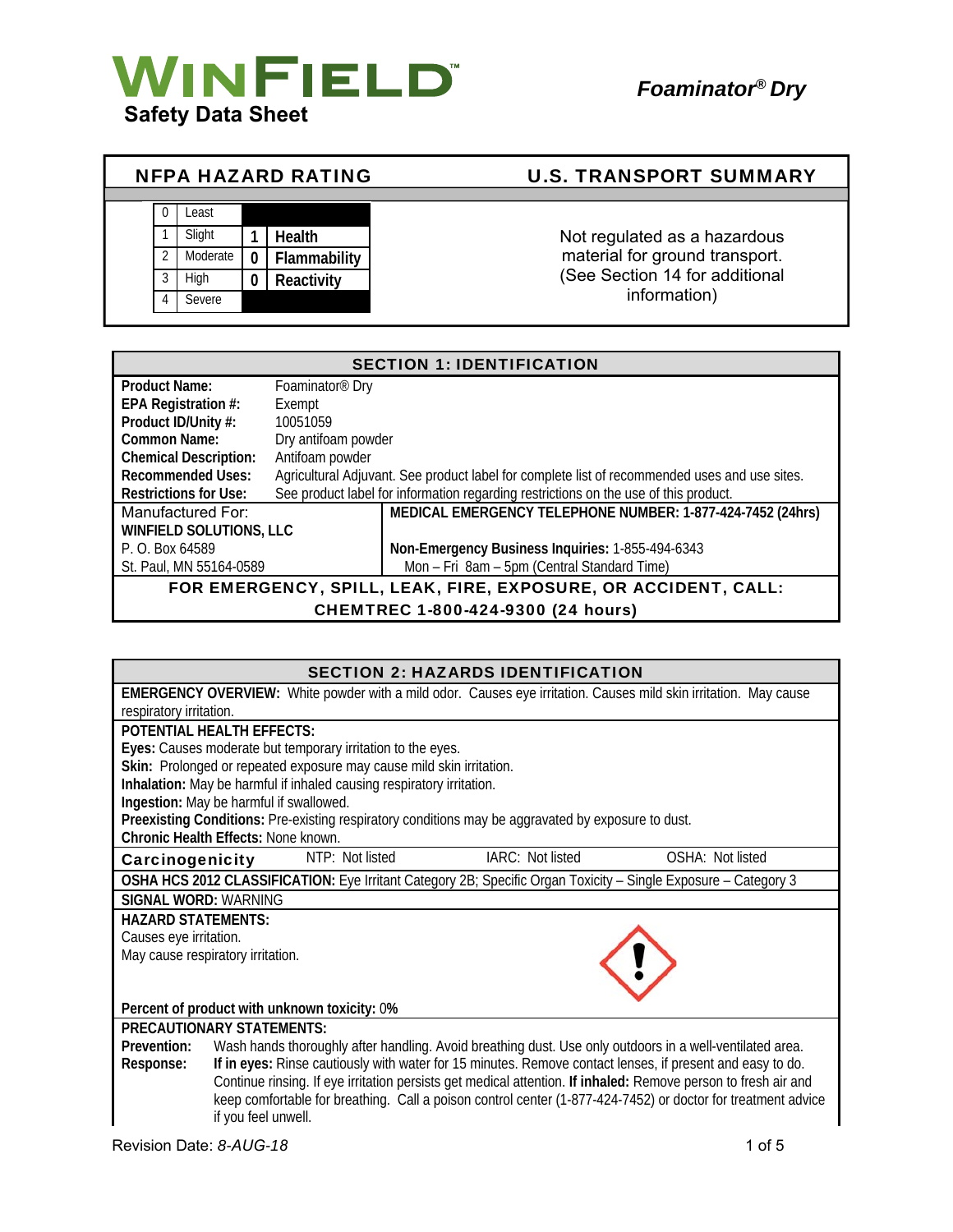# *Foaminator® Dry*

#### *Continued on next page*

Storage: Store in a well-ventilated and locked place. Keep container tightly closed.<br>
Disposal: Dispose of contents/container in accordance with Federal, state and local Dispose of contents/container in accordance with Federal, state and local regulations.

| <b>SECTION 3: COMPOSITION/INFORMATION ON INGREDIENTS</b>                                                                                           |        |            |  |
|----------------------------------------------------------------------------------------------------------------------------------------------------|--------|------------|--|
| Ingredient                                                                                                                                         | % (wt) | CAS Reg. # |  |
| Proprietary mixture of polydimethylsiloxane and foam suppressing aids<br>and inert materials                                                       | 100.0% | $\star$    |  |
|                                                                                                                                                    |        |            |  |
|                                                                                                                                                    |        |            |  |
| *Ingredients not specifically listed are non-hazardous and/or are considered to be confidential business information under 29<br>CFR 1910.1200(i). |        |            |  |

See Section 8 for exposure limits.

|             | <b>SECTION 4: FIRST AID MEASURES</b>                                                                                                                                                                                  |
|-------------|-----------------------------------------------------------------------------------------------------------------------------------------------------------------------------------------------------------------------|
| Inhalation: | Remove person from contaminated area to fresh air and assist breathing as needed. Seek medical<br>attention or call a poison control center for treatment advice                                                      |
| Ingestion:  | Seek medical attention or call a poison control center immediately. Do not induce vomiting unless told to<br>do so by a poison control center or doctor. Do not give anything by mouth to an unconscious person.      |
| Eyes:       | Flush eyes with clean water for at least 15 minutes. Lift eyelids to facilitate irrigation. If present, remove<br>contact lenses after 5 minutes and continue rinsing. Seek medical attention if irritation persists. |
| Skin:       | Remove contaminated clothing and wash before re-using them. Wash exposed skin with soap and water.<br>Seek medical attention if skin becomes irritated.                                                               |

# SECTION 5: FIRE FIGHTING MEASURES

**Suitable Extinguishing Media:** Use water spray, foam, dry chemical, or carbon dioxide (CO2). **Unsuitable Extinguishing Media:** Water jet.

**Special Fire Fighting Procedures:** Wear NIOSH/MSHA approved self-contained breathing apparatus and full bunker gear. Dike area to prevent runoff and contamination of water sources. Dispose of fire control water later. Avoid breathing vapors; keep upwind. Water may be ineffective in firefighting. Use water spray/fog for cooling containers and firefighters.

**Hazardous Combustion Products:** Can generate formaldehyde at temperatures of approximately 300°F and above. Can also produce carbon oxides, sulfur oxides, nitrogen oxides and crystalline silica.

**Unusual Fire and Explosion Hazards:** Heat may build pressure and rupture closed containers, spreading fire and increasing the risk of injury.

# SECTION 6: ACCIDENTAL RELEASE MEASURES

**Personal Precautions:** Refer to Section 8 for personal protective equipment to be worn during containment and clean-up of a spill involving this product.

**Environmental Precautions:** Keep spilled product from entering nearby sewers or waterways.

**Methods for Containment:** Contain spilled liquid by diking area with sand or earth.

**Methods for Clean-up:** Cover contained spill with an inert absorbent material such as sand, vermiculite or other appropriate material. Vacuum, scoop or sweep up material and place in a container for disposal. Do not place spilled material back in original container.

**Other Information:** No other information available.

# SECTION 7: HANDLING AND STORAGE

**Handling:** Ensure adequate ventilation. Immediately clean up spills that occur during handling. Keep containers closed when not in use. Practice good hygiene after using this material, especially before eating, drinking, smoking, using the toilet, or applying cosmetics.

**Storage:** Store in cool, dry area away from children, feed and food products in an area away from incompatible substances. Protect packaging from physical damage. Protect from exposure to fire.

**Minimum Storage Temperature:** Not determined

**Other Precautions:** Consult Federal, state and local laws and regulations pertaining to storage.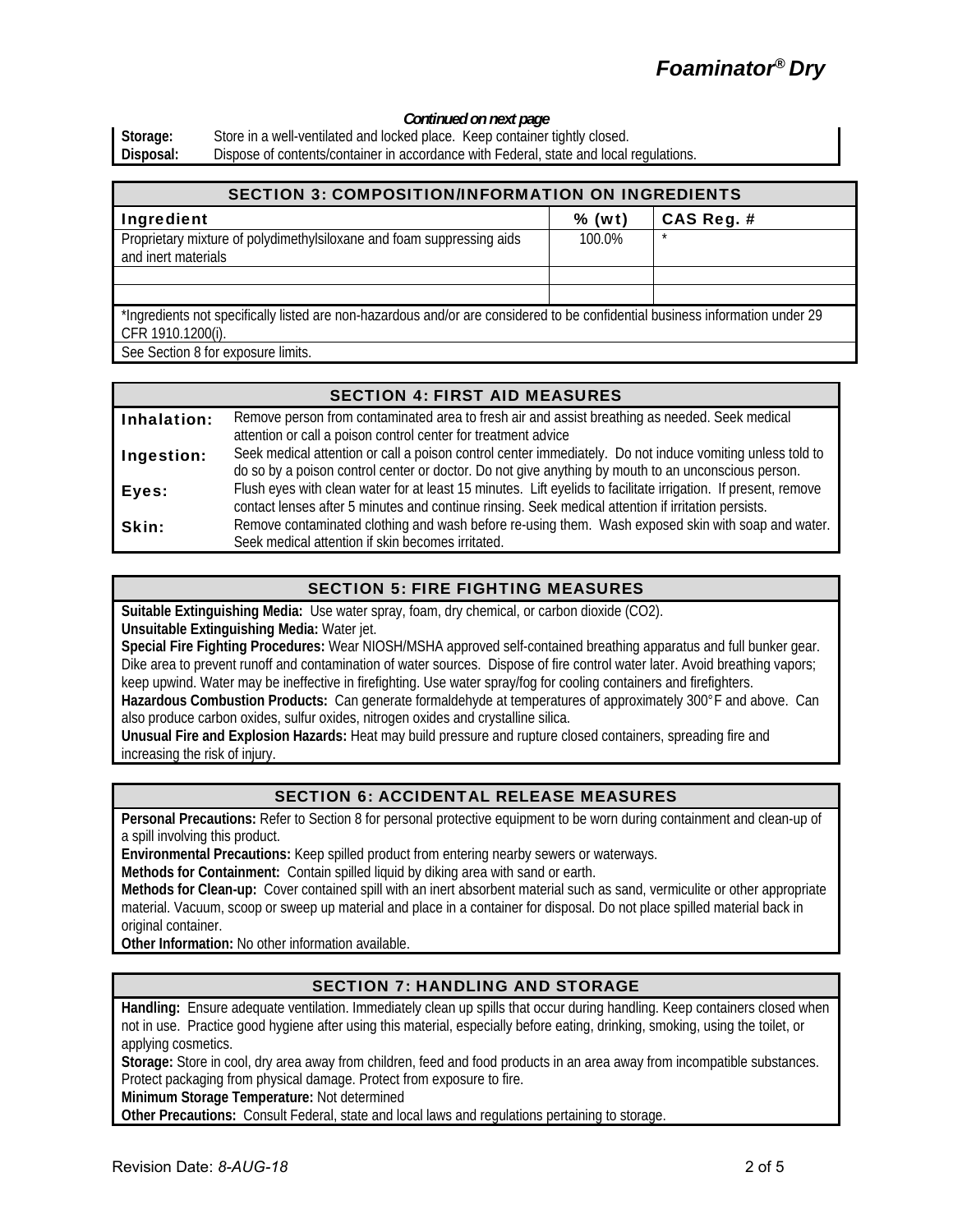| <b>SECTION 8: EXPOSURE CONTROLS/PERSONAL PROTECTION</b>                                                                    |                     |                                                                                                 |           |  |
|----------------------------------------------------------------------------------------------------------------------------|---------------------|-------------------------------------------------------------------------------------------------|-----------|--|
| <b>Exposure Guidelines</b>                                                                                                 |                     |                                                                                                 |           |  |
| Component:                                                                                                                 | <b>OSHA PEL</b>     | <b>ACGIH TLV</b>                                                                                | NIOSH REL |  |
| No components have exposure quidelines.                                                                                    | 15 mg/m3 (TWA)      | $10$ mg/m $3$                                                                                   |           |  |
|                                                                                                                            | 5mg/m3 (resp. dust) |                                                                                                 |           |  |
|                                                                                                                            |                     |                                                                                                 |           |  |
| Respiratory Protection: Seek professional advice prior to respirator selection and use. Follow OSHA respirator requlations |                     |                                                                                                 |           |  |
| (29 CFR 1910.134) and, Wear an OSHA/NIOSH-approved respirator for general particulates.                                    |                     |                                                                                                 |           |  |
| <b>Engineering Controls:</b>                                                                                               |                     | Local Exhaust: Provide general or local exhaust ventilation systems to maintain airborne        |           |  |
|                                                                                                                            |                     | concentrations below OSHA PELs or other specified exposure limits. Local exhaust ventilation is |           |  |
| preferred.                                                                                                                 |                     |                                                                                                 |           |  |
| Protective Gloves: Wear chemically protective gloves to prevent repeated exposure to the skin.                             |                     |                                                                                                 |           |  |
| Eye Protection: To avoid contact with eyes, wear chemical goggles or face shield and safety glasses. Contact lenses are    |                     |                                                                                                 |           |  |
| not eye protective devices. An emergency eyewash or water supply should be readily accessible to the work area.            |                     |                                                                                                 |           |  |
| Other Protective Clothing or Equipment: Wear long-sleeve shirt, long pants and shoes plus socks to prevent prolonged or    |                     |                                                                                                 |           |  |
| repeated skin contact.                                                                                                     |                     |                                                                                                 |           |  |
| Work/Hygienic Practices: Never eat, drink, nor use tobacco in work areas. Practice good hygiene after using this material, |                     |                                                                                                 |           |  |
| especially before eating, drinking, smoking, using the toilet, or applying cosmetics.                                      |                     |                                                                                                 |           |  |
|                                                                                                                            |                     |                                                                                                 |           |  |
| <b>SECTION 9: PHYSICAL AND CHEMICAL PROPERTIES</b>                                                                         |                     |                                                                                                 |           |  |

| SECTION 9. PHTSICAL AND CHEMICAL PROPERTIES |                               |                                      |                                     |
|---------------------------------------------|-------------------------------|--------------------------------------|-------------------------------------|
| <b>Physical State:</b>                      | Solid                         | Specific Gravity ( $H_2O=1$ ):       | Not applicable                      |
| Vapor Pressure (mm Hg):                     | Not determined                | Density (Ibs/gallon):                | Not applicable                      |
| Vapor Density (Air=1):                      | Not determined                | <b>Melting Point/Freezing Point:</b> | Not determined                      |
| Solubility in Water (wt                     | Soluble                       | <b>Boiling Point/Range:</b>          | Not determined                      |
| %):                                         |                               |                                      |                                     |
| Viscosity:                                  | Not determined                | pH (1% Solution):                    | 6 - 8                               |
| Appearance and odor:                        | White powder with a mild odor | Flash Point:                         | $> 93^{\circ}$ C (194 $^{\circ}$ F) |

# SECTION 10: STABILITY AND REACTIVITY

**Reactivity:** None known.

**Chemical Stability:** Product is stable at ambient temperature and pressure, under normal storage and handling. **Possibility of Hazardous Reactions:** None known.

**Conditions to Avoid:** Avoid heat and open flame. Isolate from strong oxidizing agents

**Incompatible Materials:** Oxidizing agents

**Hazardous Decomposition Products:** Can generate formaldehyde at temperatures of approximately 300°F and above. Can also produce carbon oxides, sulfur oxides, nitrogen oxides and crystalline silica.

|                                  | SECTION TI: TOXICOLOGICAL INFORMATION                                                                                                              |
|----------------------------------|----------------------------------------------------------------------------------------------------------------------------------------------------|
| <b>ACUTE TOXICITY</b>            |                                                                                                                                                    |
| Eye Effects:                     | Causes moderate but temporary irritation                                                                                                           |
| <b>Skin Effects:</b>             | LD50 is not determined. Prolonged exposure may cause mild irritation and dermatitis.                                                               |
| <b>Acute Inhalation Effects:</b> | LC50 is not determined; Inhalation may cause respiratory tract irritation.                                                                         |
| <b>Acute Oral Effects:</b>       | LD50 is not determined; Ingestion may cause severe irritation of the mouth throat and<br>stomach. It may also cause nausea, vomiting, and diarrhea |
| <b>Specific Target Organ</b>     | None known.                                                                                                                                        |
| Toxicity:                        |                                                                                                                                                    |
| <b>CHRONIC TOXICITY</b>          |                                                                                                                                                    |
| <b>Chronic Effects:</b>          | Not anticipated to have chronic health effects due to exposure.                                                                                    |
| Carcinogenicity:                 | None of the components of this product are known or suspected of having carcinogenic<br>effects.                                                   |
| Mutagenicity:                    | None of the components of this product are known or suspected of having mutagenic effects.                                                         |
| Teratogenicity:                  | None of the components of this product are known or suspected of having teratogenic effects.                                                       |

# SECTION 11: TOXICOLOGICAL INFORMATION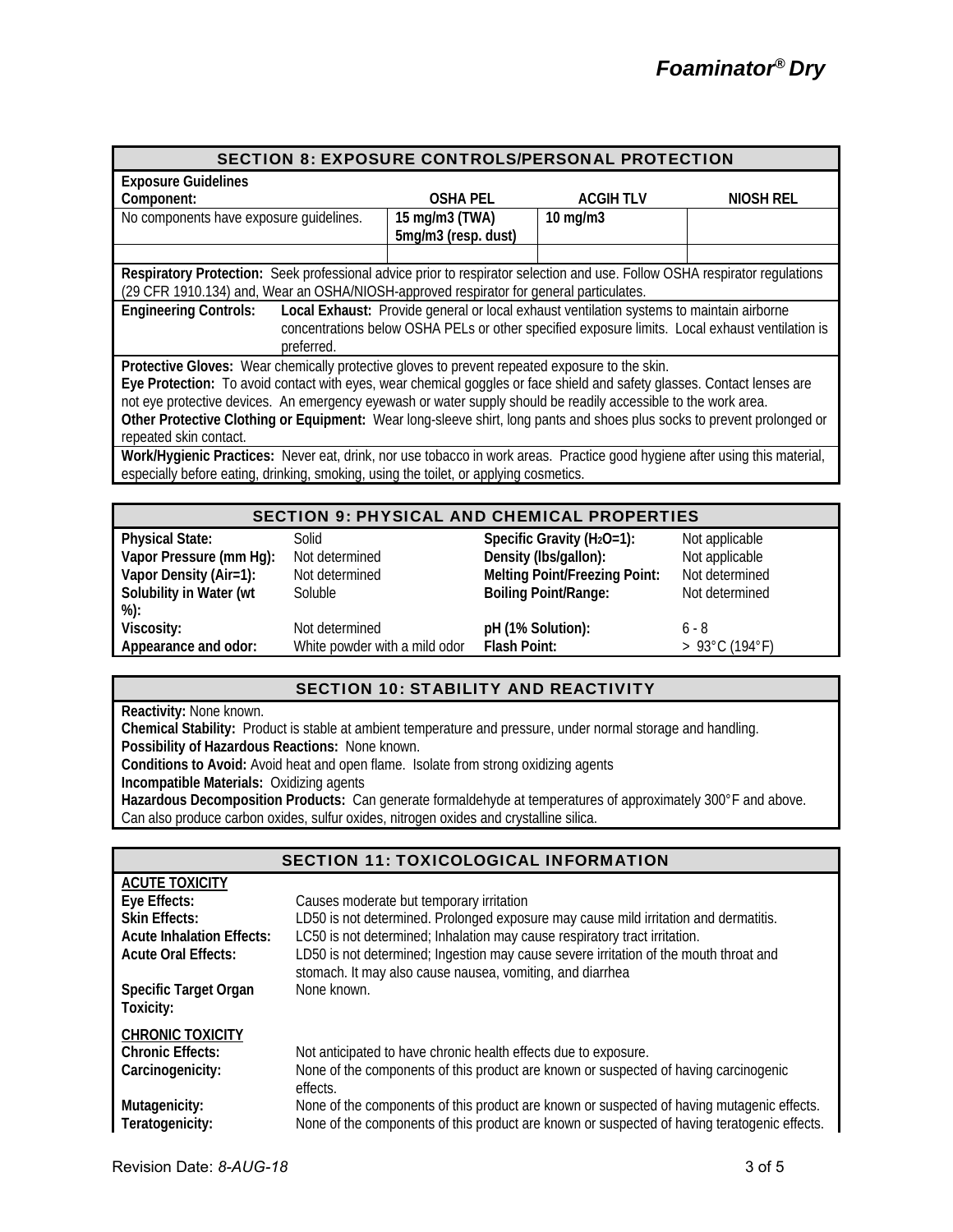**Reproductive Toxicity:** None of the components of this product are known or suspected of having effects on the reproductive system.

#### *Continued on Next Page*

#### **POTENTIAL HEALTH EFFECTS:**

**Eyes:** Causes moderate but temporary irritation to the eyes. **Skin:** Prolonged or repeated exposure may cause mild skin irritation. **Inhalation:** May be harmful if inhaled causing respiratory irritation. **Ingestion:** May be harmful if swallowed.

# SECTION 12: ECOLOGICAL INFORMATION

| <b>ENVIRONMENTAL SUMMARY: Not determined</b> |                |  |  |  |
|----------------------------------------------|----------------|--|--|--|
| <b>ECOTOXICITY DATA:</b>                     |                |  |  |  |
| Fish Acute and Prolonged Toxicity:           | Not determined |  |  |  |
| <b>Aquatic Invertebrate Acute Toxicity:</b>  | Not determined |  |  |  |
| <b>Aquatic Plant Toxicity:</b>               | Not determined |  |  |  |
| <b>Bird Acute and Prolonged Toxicity:</b>    | Not determined |  |  |  |
| Honeybee Toxicity:                           | Not determined |  |  |  |
| <b>ENVIRONMENTAL EFFECTS:</b>                |                |  |  |  |
| Soil Absorption/Mobility:                    | Not determined |  |  |  |
| Persistence and degradability:               | Not determined |  |  |  |
| <b>Bioaccumulative Potential:</b>            | Not determined |  |  |  |
| Other adverse effects:                       | None known     |  |  |  |

# SECTION 13: DISPOSAL CONSIDERATIONS

**Waste:** Dispose of in accordance with applicable Federal, state and local laws and regulations. **Container:** Triple rinse and recycle the container or dispose of in accordance with Federal, state and local laws and regulations.

**RCRA Characteristics:** It is the responsibility of the individual disposing of this product to determine the RCRA classification and hazard status of the waste.

| <b>SECTION 14: TRANSPORT INFORMATION</b> |                                                                                  |  |
|------------------------------------------|----------------------------------------------------------------------------------|--|
| DOT: (Ground)                            | Not regulated by the U.S. Department of Transportation as a hazardous substance. |  |
| IMDG: (Sea)                              | Not regulated                                                                    |  |
| IATA: (Air)                              | Not regulated                                                                    |  |
| TDG: (Canada)                            | Not regulated                                                                    |  |
| MEX:                                     | Not regulated                                                                    |  |
| ICAO (air):                              | Not regulated                                                                    |  |
| RID:                                     | Not regulated                                                                    |  |
| ADR:                                     | Not regulated                                                                    |  |
| ADN:                                     | Not regulated                                                                    |  |

# SECTION 15: REGULATORY INFORMATION

**TSCA Inventory:** All components are listed on the TSCA inventory or are exempt from listing. **SARA Title III Information:** 

*Continued on next page*